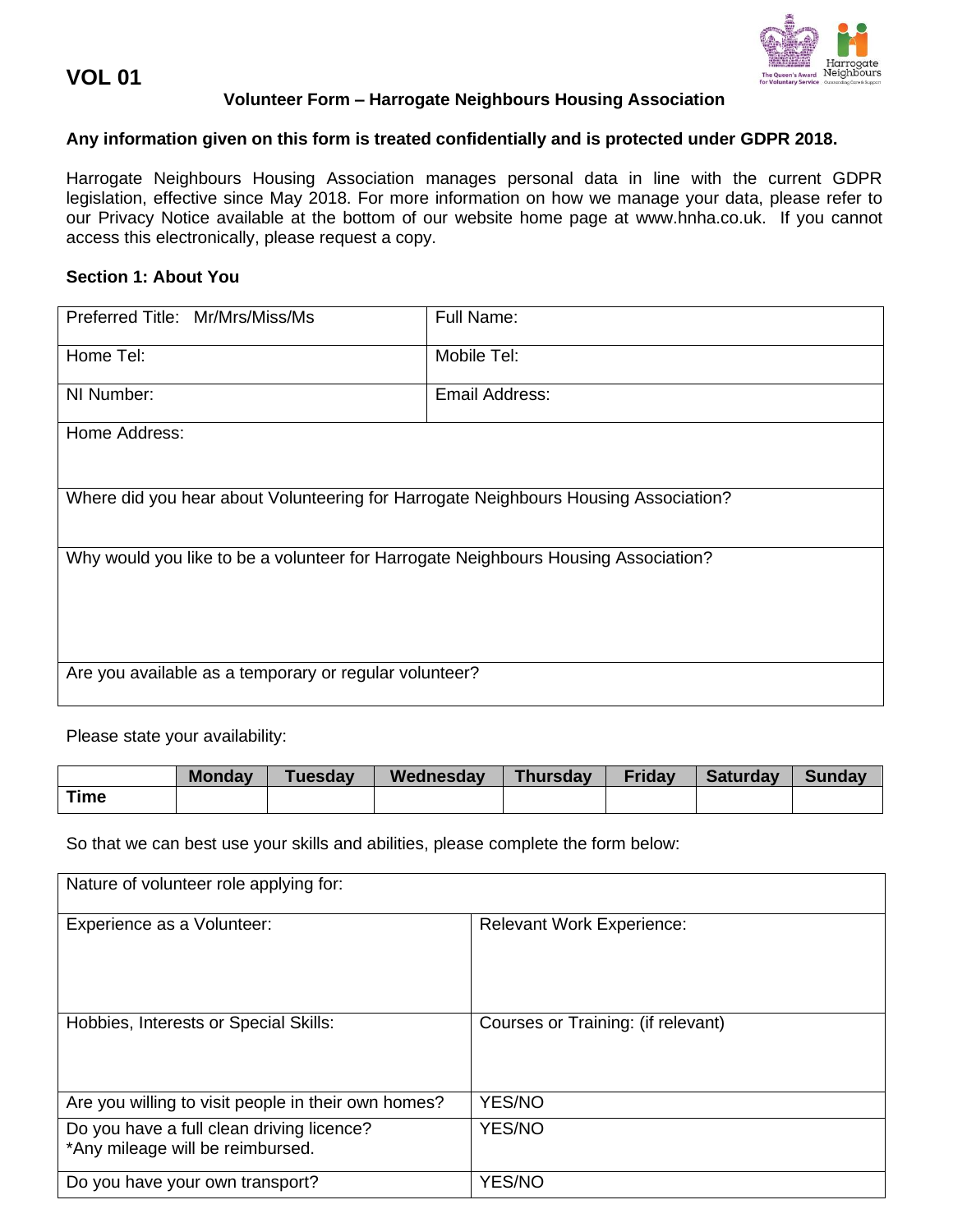

### **Section 2: Reference**

Please can you provide just 1 referee who would be willing to supply a character reference (these must not be family members). We need their full name and contact details; it is helpful to provide if they have an email address so we can contact Referees quickly on your behalf:

| Name              |  |
|-------------------|--|
| Address           |  |
|                   |  |
| Telephone Number: |  |
| Email:            |  |

I hereby give Harrogate Neighbours my written and verbal consent to contact my referee for recruitment purposes.

| <b>Print Name:</b> | Signature: | Date: |
|--------------------|------------|-------|
|                    |            |       |

### **Section 3: DBS**

To ensure the safety of our service users a DBS check must be completed for all positions. A criminal record will not necessarily be a bar to obtaining a position at Harrogate Neighbours Housing Association. If a check is returned and reveals any information, this will be discussed with the applicant. The Chief Executive will decide as to whether the offer of volunteering should be withdrawn. There is no charge for a DBS check when applying for a volunteering position, however if you volunteer with us for less than 6 months we would expect you to re-imburse the cost for the DBS. If you could please sign to agree to this:

Signature:

### **Section 4: Personal Details**

| GP Name:                                                                                           |  | <b>GP Address:</b>   |  |
|----------------------------------------------------------------------------------------------------|--|----------------------|--|
| Do you have<br>any<br>Allergies:                                                                   |  | <b>GP Telephone:</b> |  |
| <b>Next of Kin Details</b>                                                                         |  |                      |  |
| Name:                                                                                              |  | Relationship:        |  |
| Contact<br>Number:                                                                                 |  |                      |  |
| Please return the completed form to the address below or alternatively by email to info@hnha.co.uk |  |                      |  |

Human Resources The Cuttings 164, Station View Harrogate HG2 7DZ

**Thank you for your interest in becoming a Volunteer for Harrogate Neighbours Housing Association**

C:\Users\reception\AppData\Local\Microsoft\Windows\INetCache\Content.Outlook\BPAGS8IN\VOL01 VOLUNTEER APPLICATION FORM 29.07.2021 OJ \$.doc